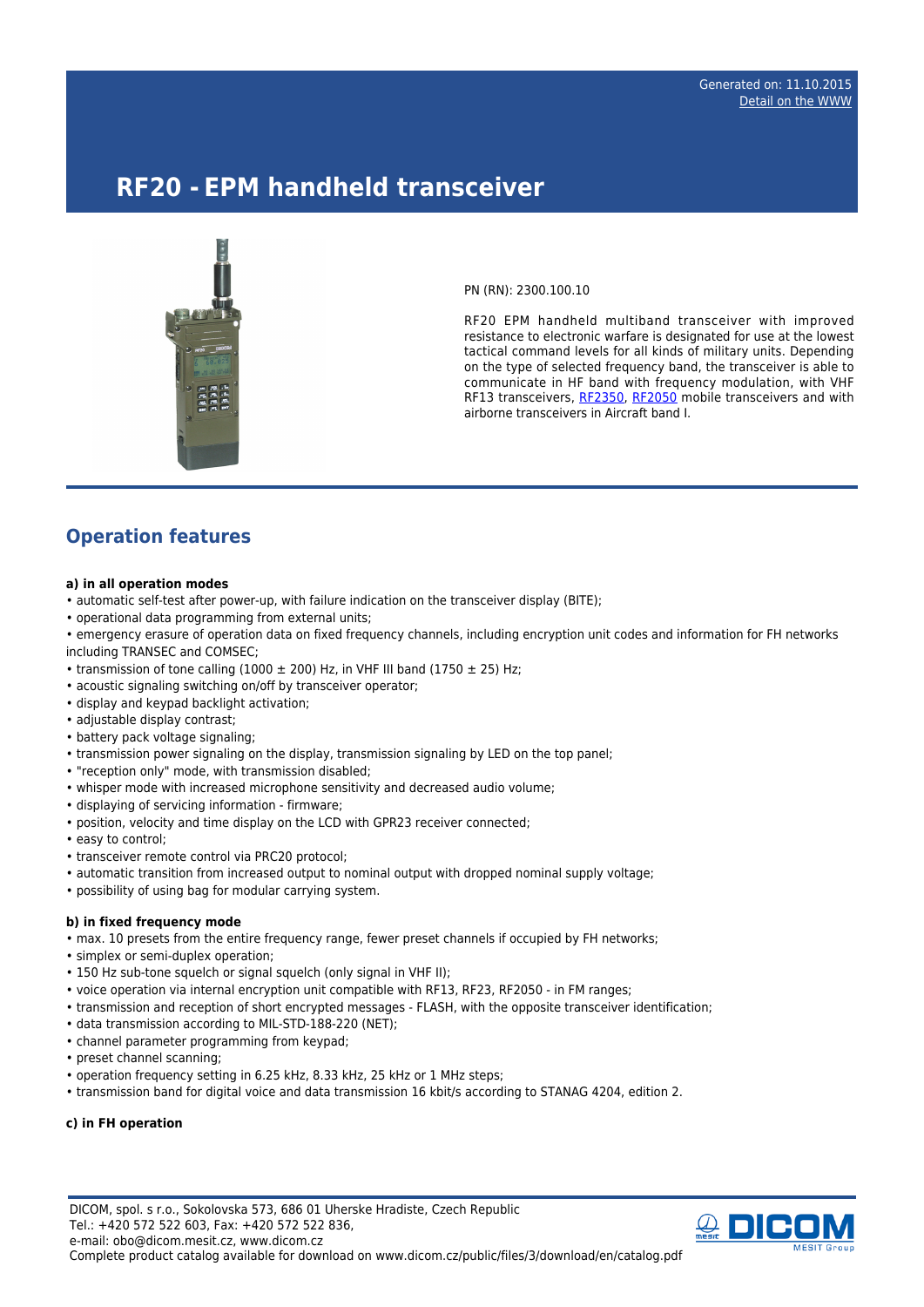- max. 6 network presets;
- operation frequency range from 30.000 MHz to 87.975 MHz;
- secure operation TRANSEC and secret operation COMSEC;
- simplex or semi-duplex operation with frequency hopping;
- compatibility with RF23 and RF2050 transceivers and RX2050 receiver on simplex and semi-duplex channels;
- selectable frequency hopping operation mode FH, DFF, FCS, MIX and IFF with quick transition to HLC, HLG or HLA;
- communication on the channel with a continuous carrier;
- iso-fixed frequency operation mode;
- establishing of connection with fixed frequency transceivers through HLC and HLG monitoring;
- 121.500 MHz (HLA) frequency monitoring and transition to HLA with transmission disabled;
- late net entry with synchronization request;
- master transceiver switching depending on the network condition;
- transmission of warning message to all network participants;
- all transceivers authentication request;
- MASTER transceiver selective communication with a selected slave transceiver;
- transmission and reception of short text message, maximum 156 characters;
- preparation, saving and reading of up to 10 short text messages;
- transmission over notification (BREAK IN) by all transceivers;
- INTERLEAVING switching off for close-to-the-limits communication;
- data transmission at adjustable rates 7100 bit/s, 4800 bit/s and 2400 bit/s (P2P);
- data transmission according to MIL-STD-188-220 (NET);
- G-track, sending position reports via radio channel (with GPR23 receiver connected);
- own position sending by SMS (with GPR23 receiver connected).

## **Technical parameters**

| Frequency range                                             | 25,000 MHz to 145,9875 MHz                     |
|-------------------------------------------------------------|------------------------------------------------|
| Nominal input/output impedance                              | 50 $\Omega$                                    |
| Frequency ranges                                            |                                                |
| <b>HF</b>                                                   | 25,000 MHz to 29,975 MHz                       |
| VHF I                                                       | 30,000 MHz to 108,000 MHz                      |
| <b>VHF II</b>                                               | 117.975 MHz to 140.000 MHz                     |
| <b>VHF III</b>                                              | 140.025 MHz to 145.9875 MHz                    |
| Modulation type                                             |                                                |
| HF.                                                         | <b>FM</b>                                      |
| VHF I                                                       | FM                                             |
| VHF II                                                      | AM                                             |
| <b>VHF III</b>                                              | <b>FM</b>                                      |
| Channel spacing                                             |                                                |
| HF band                                                     | 25 kHz                                         |
| VHF I band                                                  | 25 kHz; 12.5 kHz; 6.25 kHz                     |
| VHF II band                                                 | 25 kHz; 8.33 kHz                               |
| VHF III band                                                | 25 kHz; 12.5 kHz                               |
| Number of operation channels at 25 kHz channel spacing      |                                                |
| <b>HF</b>                                                   | 200                                            |
| VHF I                                                       | 3121                                           |
| VHF II                                                      | 882                                            |
| <b>VHF III</b>                                              | 239                                            |
| Preset channels                                             | 10                                             |
| Number of channels monitored in all special operation modes | 3 (two adjustable, third fixed at 121.500 MHz) |
| Max. number of programmable nets                            | 6                                              |
| Nominal supply voltage                                      | 7.2V                                           |
| Limit supply voltage                                        | 6.5 V to 9.5 V                                 |
| Frequency band with special operation modes                 | 30.000 MHz to 87.975 MHz                       |
| Voice operation F3E                                         | according to STANAG 4204                       |

DICOM, spol. s r.o., Sokolovska 573, 686 01 Uherske Hradiste, Czech Republic Tel.: +420 572 522 603, Fax: +420 572 522 836, e-mail: obo@dicom.mesit.cz, www.dicom.cz Complete product catalog available for download on www.dicom.cz/public/files/3/download/en/catalog.pdf

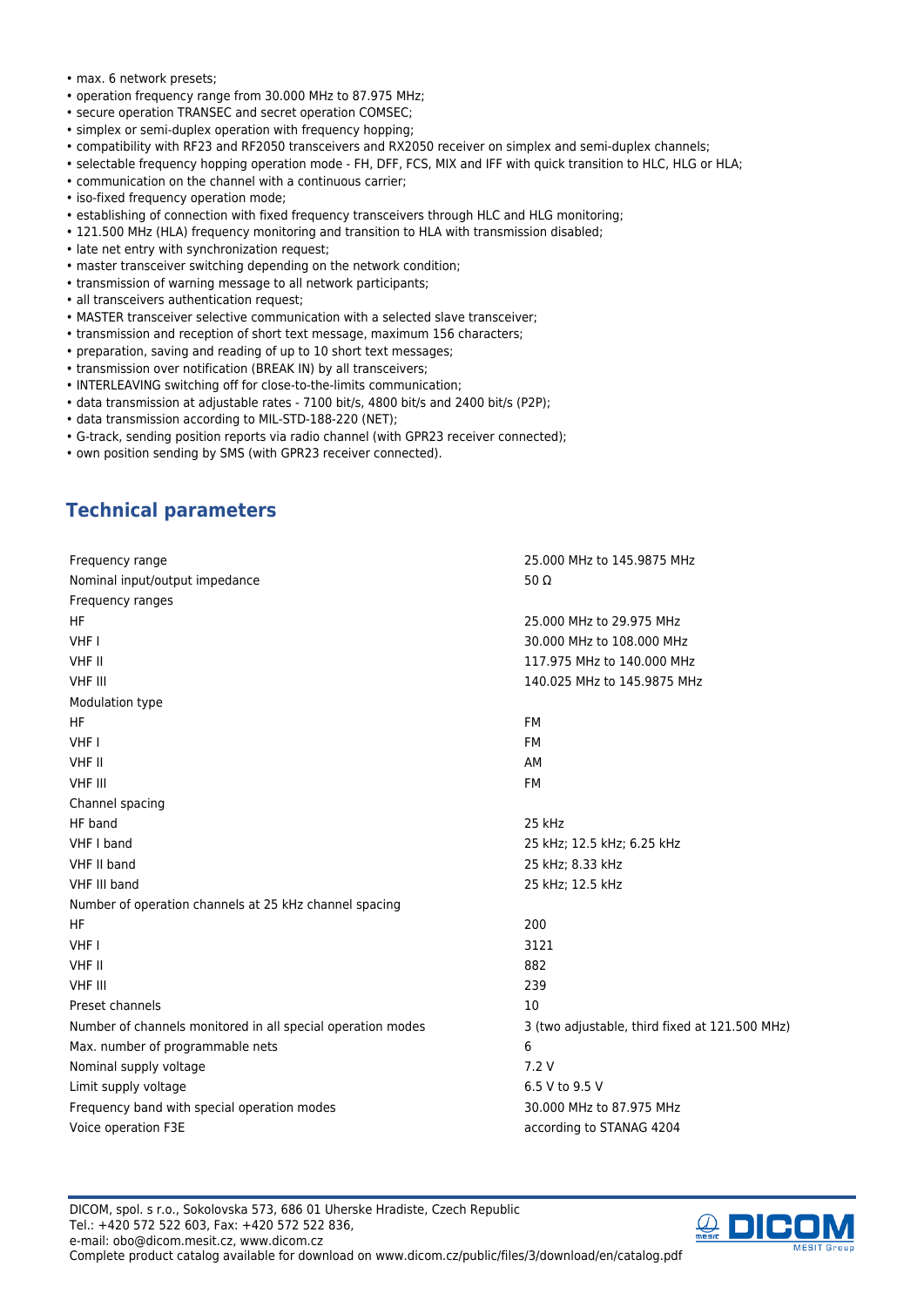| Types of special operation modes                                         |                                   |  |
|--------------------------------------------------------------------------|-----------------------------------|--|
| FH.                                                                      | secure frequency hopping          |  |
| <b>DFF</b>                                                               | secure digital fixed frequency    |  |
| FCS                                                                      | secure free channel search        |  |
| <b>MIX</b>                                                               | secure mixed operation FH and FCS |  |
| IFF                                                                      | secure iso-fixed frequency        |  |
| Time to first synchronization                                            | max. 5s                           |  |
| Synchronization hold with transceiver off and battery pack connected     | min. 48 hours                     |  |
| Transceiver synchronization hold with battery pack disconnected          | min. 50 s                         |  |
| Transceiver current consumption                                          |                                   |  |
| - transmission (nominal power)                                           | 1.6A                              |  |
| - transmission (reduced power)                                           | 0.65A                             |  |
| - transmission (increased power)                                         | 3.2A                              |  |
| - reception                                                              | 0.2A                              |  |
| - stand-by                                                               | 0.18A                             |  |
| Operation time transmission [2 W] : reception : stand-by = $1:1:10$      |                                   |  |
| with LP1302 battery pack                                                 | min. 15 hours                     |  |
| with LP20 battery pack                                                   | min. 28 hours                     |  |
| <b>TRANSMITTER PARAMETERS</b>                                            |                                   |  |
| Transmitter nominal output for FM                                        | 2 W                               |  |
| Transmitter nominal output for AM                                        | 1 W                               |  |
| Transmitter reduced output for FM                                        | 0.2 W                             |  |
| Transmitter reduced output for AM                                        | 0.1 W                             |  |
| Transmitter extended output for FM                                       | 5 W                               |  |
| Harmonics suppression                                                    | min. 40 dB                        |  |
| Spurious suppression at > 25 kHz mistuning                               | min. 60 dB                        |  |
| <b>RECEIVER PARAMETERS</b>                                               |                                   |  |
| Sensitivity                                                              | $0,5 \mu V$ at 12 dB SINAD        |  |
| Non-linear distortion factor                                             | 10 %                              |  |
| Loudspeaker output power                                                 | min. 200 mW/8 $\Omega$            |  |
| Audio bandwidth                                                          |                                   |  |
| narrow band                                                              | (300 to 3 000) Hz                 |  |
| wide band                                                                | (10 to 11 000) Hz                 |  |
| MECHANICAL PROPERTIES AND RESISTANCE                                     |                                   |  |
| Immersion                                                                | 1 m depth                         |  |
| Operating temperature range                                              | -40 °C to +70 °C                  |  |
| Dimensions - transceiver with battery pack                               | W 97 mm x H 217 mm x D 44 mm      |  |
| Dimensions - LP1302 battery pack                                         | W 79 mm x H 61 mm x D 44 mm       |  |
| Dimensions - LP20 battery pack                                           | W 76 mm x H 95 mm x D 45 mm       |  |
| Weight - transceiver                                                     | 0.85 kg                           |  |
| Weight - LP1302 battery pack                                             | $0.30$ kg                         |  |
| Weight - LP20 battery pack                                               | max. 0.45 kg                      |  |
| Average ranges in a medium undulated and wooded terrain at nominal power |                                   |  |
| • with AS1301 short tape antenna                                         | $0.8$ km                          |  |
| • with AL1301 long tape antenna AL1301                                   | 5 km                              |  |
|                                                                          |                                   |  |

# **Set**

EPM handheld transceiver set RF20 - (2300.000.10) set with modular carrying system elements RF20 - (2300.000.62)